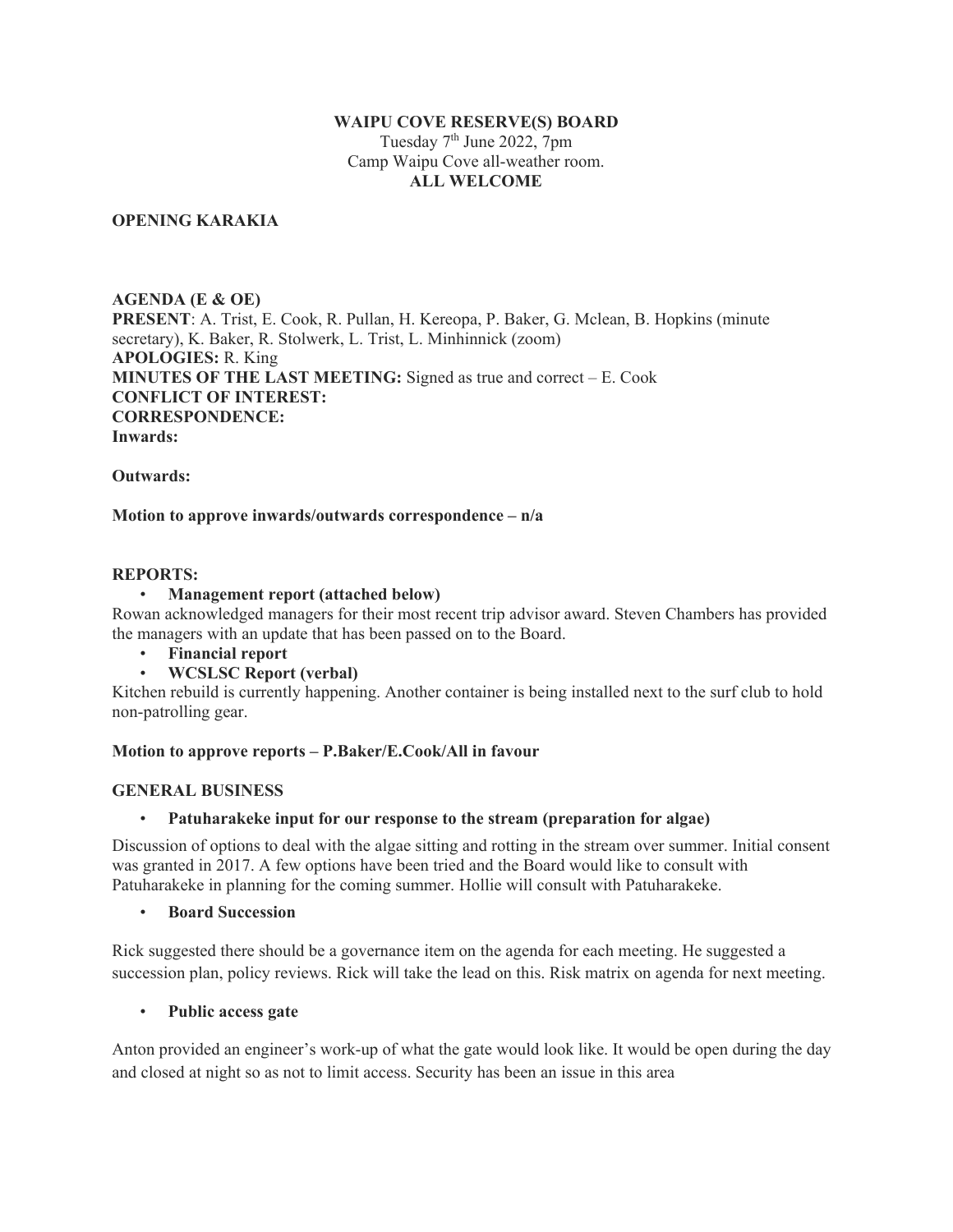## **MOTION to install security gates at the northern carpark entrance. Open by day, closed by night allowing for continued public access – R. Pullan/P. Baker/All in favour**

## • **2022/2023 Budget**

Difficult budget to do as covid has impacted last few years. Managers provided budget for the coming year for Board discussion.

## **MOTION to approve the 2022/2023 budget – R. Pullan/E. Cook/All in favour**

## • **Dog Information Sign**

Discussion regarding dog signage. Ideas to be sent to Hollie to collate/design. Further discussion at next meeting.

## • **Quote for clearing out North end green waste area**

Managers shared quotes for clearing north end green waste area to make the area usable.

## **MOTION to accept the quote and commence clearing the north green waste area – R.Stolwerk/H.Kereopa/All in favour.**

## • **ASH request to go over 100 nights**

Board approved request. Managers will respond to ASH with decision.

## **CLOSING KARAKIA**

## **Upcoming events on the reserve and local area**

- **[Waipu Boutique Sunday Market HYPERLINK "http://www.waipumarket.co.nz/"&](http://www.waipumarket.co.nz/)  [HYPERLINK "http://www.waipumarket.co.nz/"](http://www.waipumarket.co.nz/) Café:** 2nd Sunday of the Month, Waipu Coronation Hall 9-1pm
- **Waipu Street Market** Saturday or Sunday on Long weekends 9-1pm
- **Waipu Antiques and Collectables Fair** Sunday of Long weekends 9-4pm

**Meeting ended: 8.17pm** Next meeting: Tuesday 5<sup>th</sup> July, 7pm

## **Manager's Report – May 2022**

We've definitely seen things slow down as we get into May, after a busy April. Easter was busy as usual, and led onto the term one school holidays. The weather was ok until towards the end of Easter, when it turned rainy – and this continued through much of the school holidays. We had decent occupancy levels over the school holidays despite the weather.

Recently we received another award from Trip Advisor. It was a "Traveller's Choice" award for 2022, our  $9<sup>th</sup>$  year in a row winning this award. We are thrilled about this as these are only awarded to those properties that consistently earn great reviews and are ranked in the top 10% of properties listed by Trip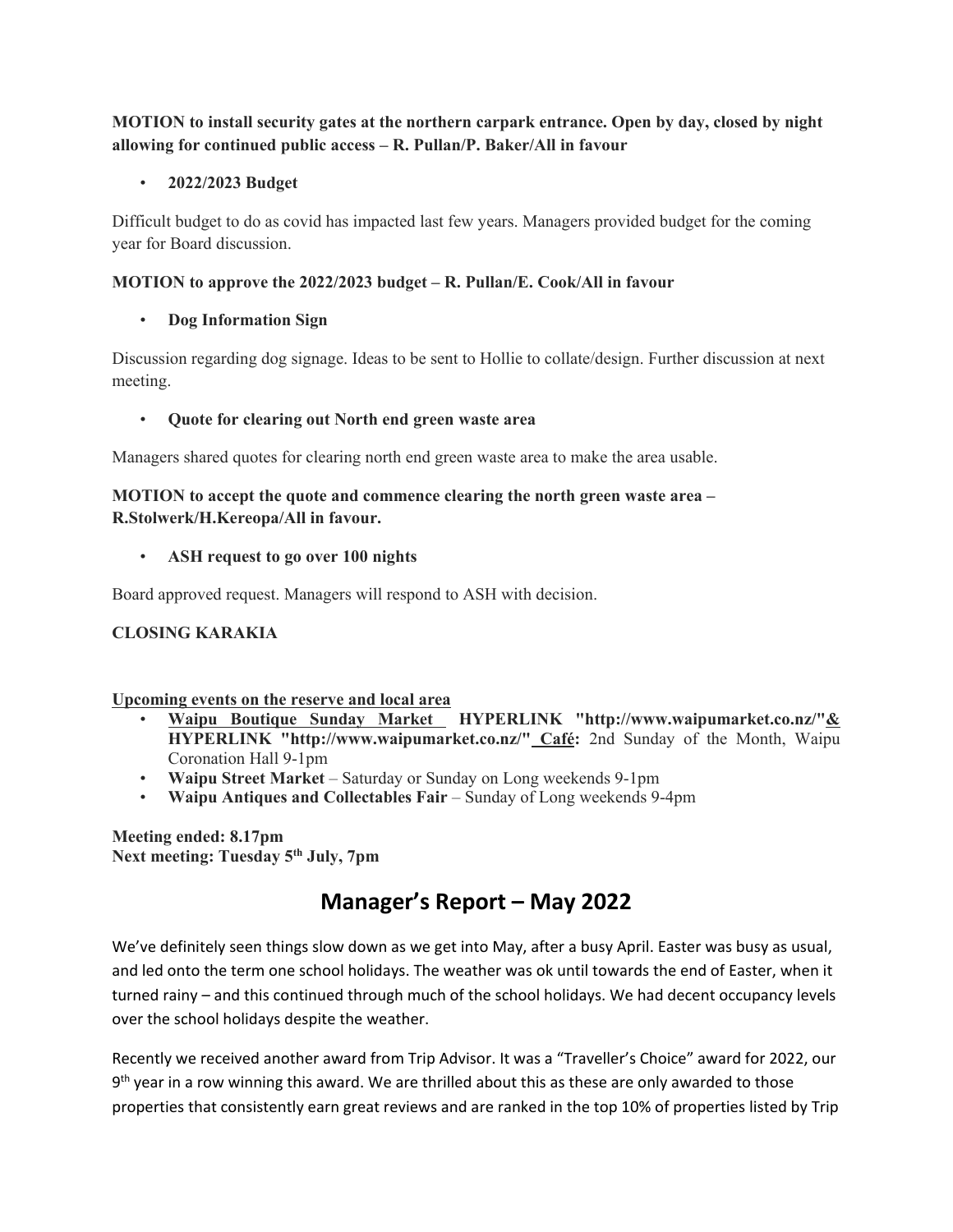Advisor. It is even more pleasing that we have improved our rating in the last twelve months – it has gone from 4.5/5 to 5/5. We plan to organise a celebration for all staff in the near future, as it is only with such a great team effort that we can continue to receive such awards.

There have been a number of ASH departures this month, more to move off site over the coming weeks. In total fourteen ASH will be moving offsite as they have not renewed their contracts for the 2022/23 ASH contract year. These sites who have moved/are about to move off are ASH sites 62, 70, 74, 93, 103, 117, 143, 204, 208, 210, 217, 225, 227 & 233. Fifty ASH remain and have been offered contracts for the 2022/2023 contract year.

These departures have kept us busy due to the sheer volume of them this year, as compared with previous years. We have been assisting with organising the move, as well as repairing the sites once they have been vacated. These sites should be in good condition to receive bookings once we get busy again, around October. In the meantime they will be roped off and regrassed.

Covid and other illnesses have continued to impact our staff this month. It has meant everyone has needed to be flexible in order to keep things functioning. We have appreciated the general willingness of our staff to cover shifts for others at short notice – it definitely doesn't go unnoticed and is a huge help. Most staff seem to have already had covid by now, but we are bracing ourselves for the second wave that seems to be coming through Waipu. Fortunately is a lot easier to manage now that we are quietening down a bit.

Kind regards, Anton and Lucy Trist

Managers

**Cabin and Site Occupancy and Revenue for April 2022.**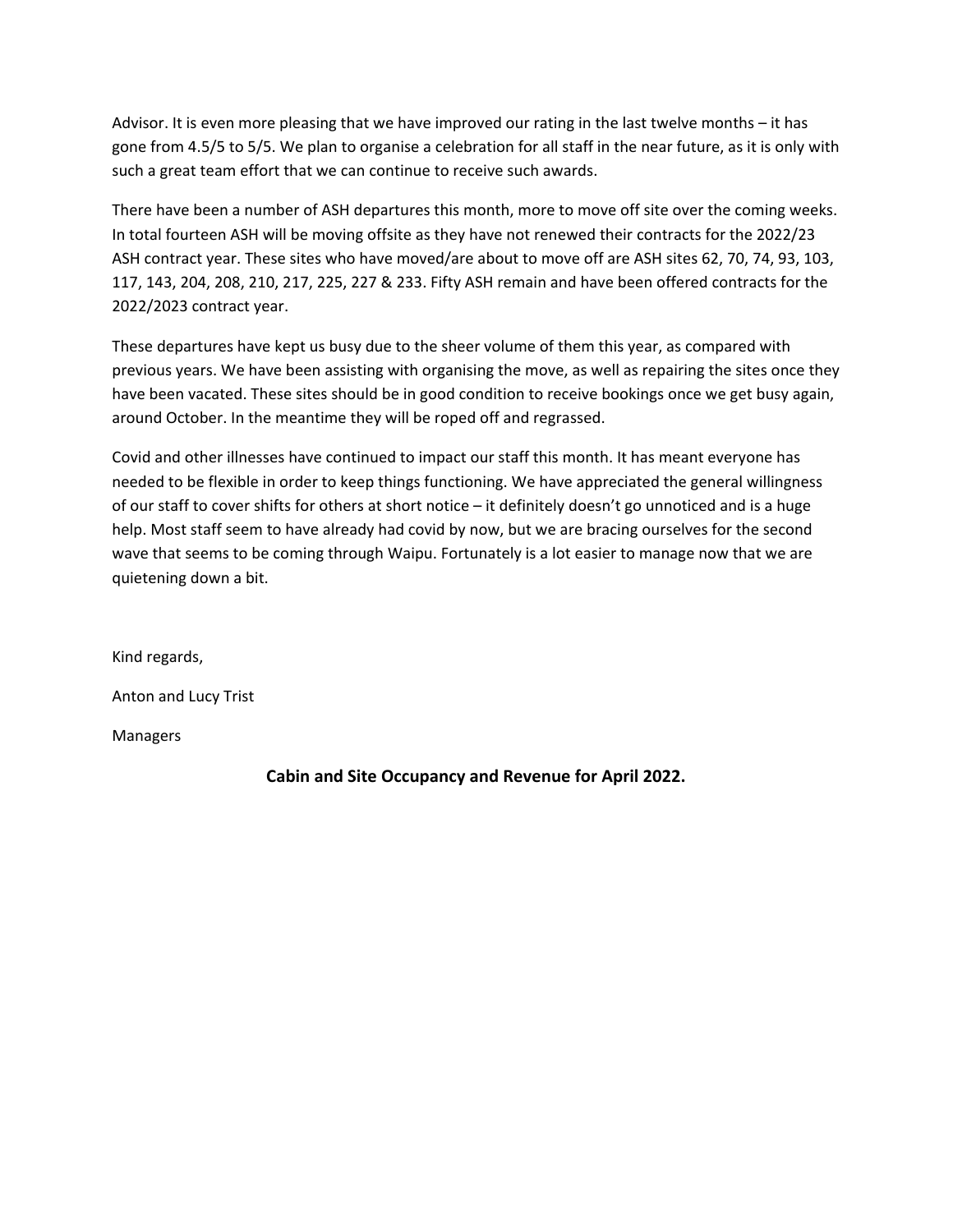